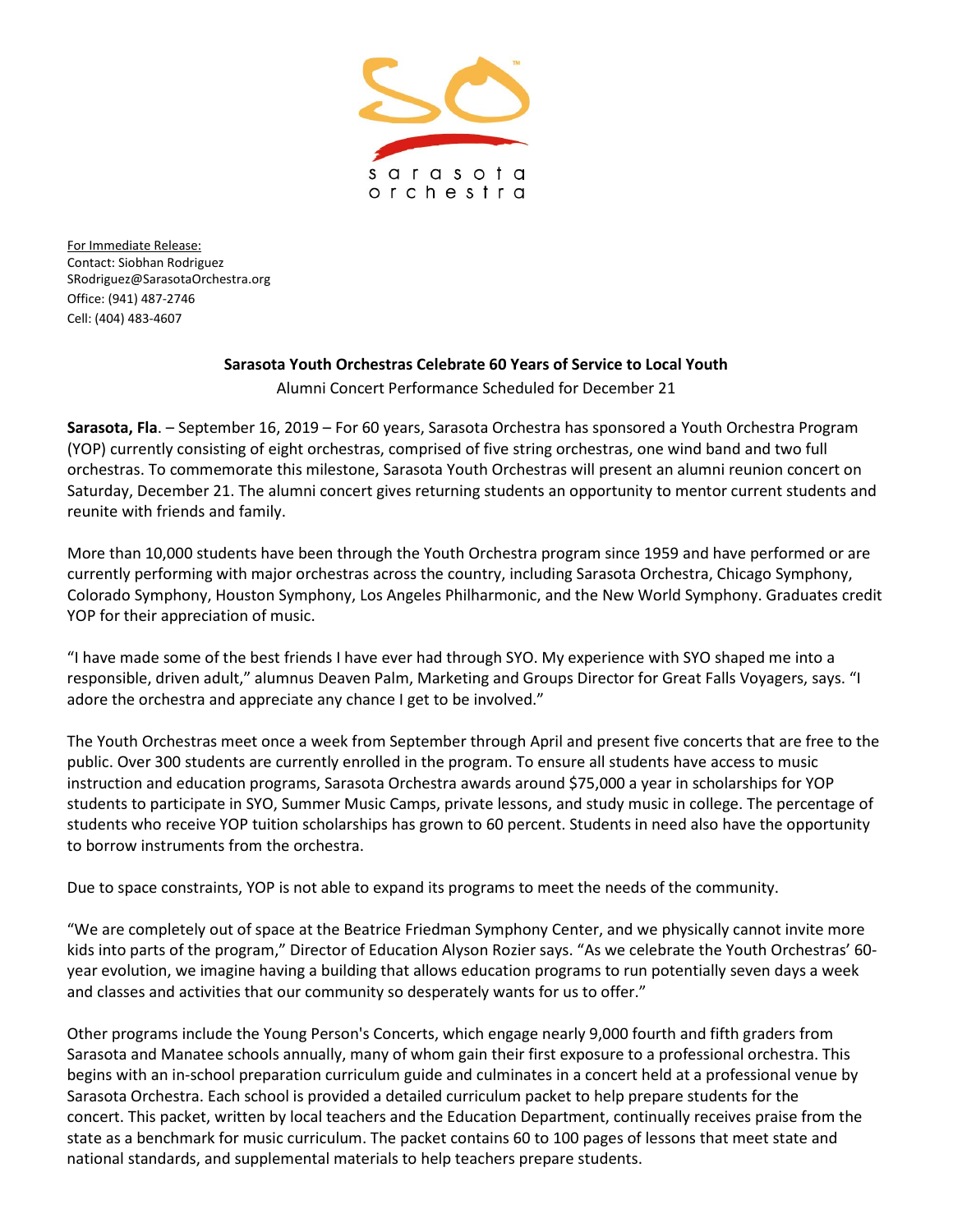Every August, the Sarasota Orchestra Education Department offers in-service training sessions for all local teachers. These sessions include an overview of the concert and detailed explanations of the materials. These sessions are recorded and available for teachers to use throughout the year as they prepare their students for the concert. Other outreach programs include Orchestra musicians performing and coaching in the schools and other community venues.

Each July, the Orchestra presents a Summer Music Camp (SMC) that concludes with a concert for parents and the public to attend. Established in 1977, SMC currently offers two weeks of full-day instruction totaling 70 hours of intensive music education. Students with no prior experience on an instrument can participate, creating an entry point into SYO as well as school ensembles. Auditions are not required for participation. In addition to training on string orchestra and band instruments, all students participate in music theory and elective classes including Music Appreciation, Music History, Sight Singing, Ear Training, World Drumming, Jazz Ensemble, and Full Orchestra. Faculty include Sarasota Orchestra musicians and highly respected music educators from the local school system. Support from local donors and grants keep tuition at a fraction of the actual cost. In 2019, 54% of students attended Summer Music Camp on need-based scholarships.

An SYO student who goes through the entire program has played approximately 130 pieces of music and spends an average of 7 to 14 hours a week practicing.

SYO's notable impact includes:

- ten SYO alumni who have returned as conductors of a Youth Orchestra ensemble
- a Grammy Award winner
- a Youth Philharmonic Carnegie Hall debut in 2008
- approximately 30% of SYO graduates pursuing careers in music or the arts.
- students who are currently attending or have attended some of the top universities in the country, including:
	- o Yale University
	- o Harvard University
	- o New England Conservatory
	- o The Juilliard School
	- o Eastman School of Music
	- o Brown University
	- o Columbia University
	- o Rice University
	- o Florida State University
	- o University of Florida
	- o University of Michigan
	- o University of North Texas

## **About Sarasota Orchestra:**

For more than 70 years, Sarasota Orchestra has been engaging music lovers from around the region and visitors from around the world. The Orchestra performs more than 130 classical, Pops, educational, and community engagement concerts each year and thrives as the oldest continuing orchestra in the state of Florida. Youth programs provide concert experiences for about 9,000 students per year and includes an extensive Youth Orchestra Program of eight ensembles and 350 students. The Sarasota Music Festival is a world-renowned performance and teaching festival that attracts young musicians and faculty from across the globe each June.